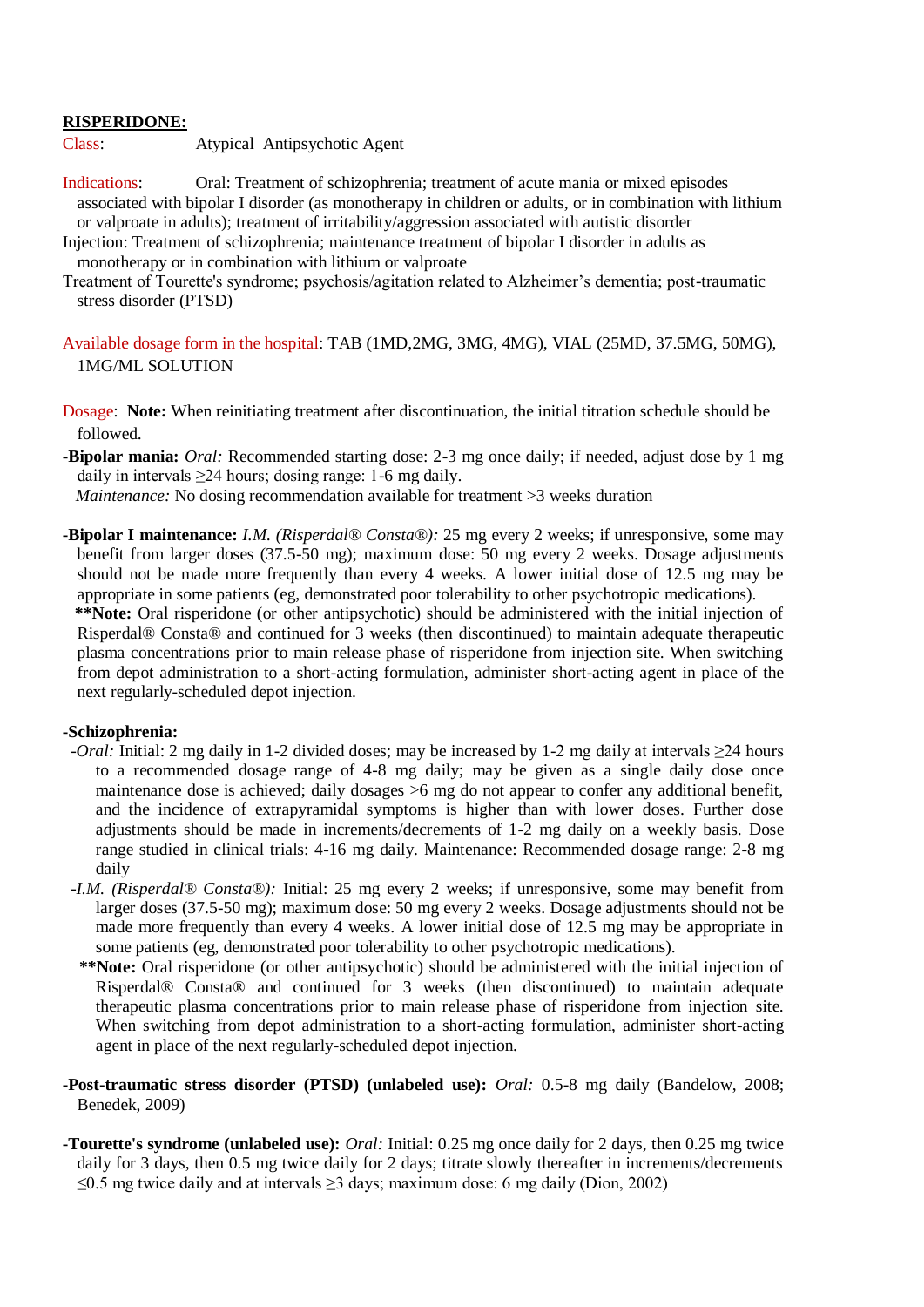## **Geriatric**

- -*Oral:* Initial: 0.5 mg twice daily; titration should progress slowly in increments of no more than 0.5 mg twice daily; increases to dosages >1.5 mg twice daily should occur at intervals of ≥1 week.
- **\*\*Note:** Additional monitoring of renal function and orthostatic blood pressure may be warranted. If
- once-a-day dosing in the elderly or debilitated patient is considered, a twice daily regimen should be used to titrate to the target dose, and this dose should be maintained for 2-3 days prior to attempts to switch to a once-daily regimen.
- -*Psychosis/agitation related to Alzheimer's dementia (unlabeled use):* Initial: 0.25-1 mg daily; if
- necessary, gradually increase as tolerated not to exceed 1.5-2 mg daily; doses >1 mg daily are associated
- with higher rates of extrapyramidal symptoms (Rabins, 2007)
- *-I.M. (Risperdal® Consta®):* 25 mg every 2 weeks; a lower initial dose of 12.5 mg may be appropriate in some patients.
- **\*\*Note:** Oral risperidone (or other antipsychotic) should be administered with the initial injection of Risperdal® Consta® and continued for 3 weeks (then discontinued) to maintain adequate therapeutic plasma concentrations prior to main release phase of risperidone from injection site. When switching from depot administration to a short-acting formulation, administer short-acting agent in place of the next regularly-scheduled depot injection.

#### **Renal Impairment:**

- -Oral:  $Cl_{cr}$  <30 mL/minute: Starting dose of 0.5 mg twice daily; titration should progress slowly in increments of no more than 0.5 mg twice daily; increases to dosages  $>1.5$  mg twice daily should occur at intervals of ≥1 week. Clearance of the active moiety is decreased by 60% in patients with moderate-tosevere renal disease ( $Cl_{cr}$  <60 mL/minute) compared to healthy subjects.
- -I.M.: Initiate with **oral** dosing (0.5 mg twice daily for 1 week then 2 mg daily for 1 week); if tolerated, begin 25 mg **I.M.** every 2 weeks; continue oral dosing for 3 weeks after the first I.M. injection. An initial I.M. dose of 12.5 mg may also be considered.

# **Hepatic Impairment:**

- -Oral: Child-Pugh class C: Starting dose of 0.5 mg twice daily; titration should progress slowly in increments of no more than 0.5 mg twice daily; increases to dosages  $>1.5$  mg twice daily should occur at intervals of  $\geq$ 1 week. The mean free fraction of risperidone in plasma was increased by 35% in patients with hepatic impairment compared to healthy subjects.
- -I.M.: Initiate with **oral** dosing (0.5 mg twice daily for 1 week then 2 mg daily for 1 week); if tolerated, begin 25 mg **I.M.** every 2 weeks; continue oral dosing for 3 weeks after the first I.M. injection. An initial I.M. dose of 12.5 mg may also be considered.

## Common side effect:

- Central nervous system: Sedation (children 12% to 63%; adults 5% to 11%), parkinsonism (children: 28% to 62%; adults 8% to 25%), somnolence (adults 5% to 41%; children 4% to 11%), insomnia ( $\leq$ 32%), fatigue (children 18% to 31%; adults 1% to 9%), headache (12% to 21%), anxiety ( $\leq$ 8% to 16%), dizziness (3% to 16%), fever (children 16%; adults 1% to 2%), akathisia (5% to 11%)
- Gastrointestinal: Appetite increased (children 4% to 44%; adults 4%), weight gain  $(\geq 7\%$  kg increase from baseline: children 8% to 33%; adults 4% to 21%), vomiting (children 10% to 20%; adults  $\langle 4\% \rangle$ , constipation (5% to 17%), nausea (5% to 16%), abdominal pain (children 6% to 16%; adults <4%), drooling (children 12%; adults <4%)
- Genitourinary: Urinary incontinence (children 5% to 22%; adults <4%), enuresis (children 16%; adults  $<1\%$ )